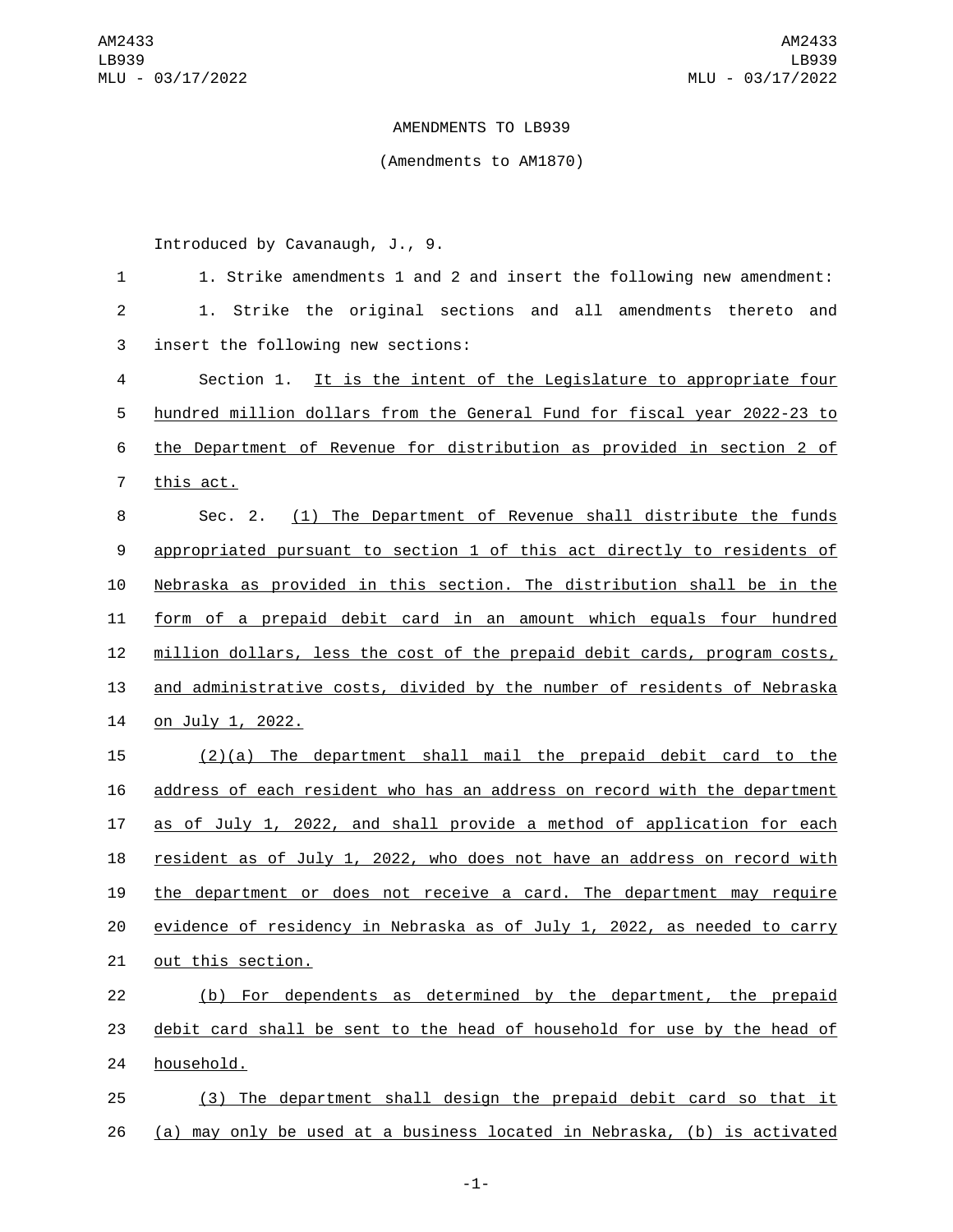by telephone, and (c) must be used within twelve months after the date 2 the card is activated. (4) The prepaid debit card shall not be accessible at an automated teller machine, shall not be eligible for cash back at a point-of-sale system, and shall not be used to make any purchase associated with 6 gambling or any lottery. (5) The department shall contract with a prepaid debit card vendor to facilitate the distribution of the prepaid debit cards to Nebraska residents. Before awarding a contract to a prepaid debit card vendor, the department shall consider at least two vendors in the State of Nebraska 11 for the procurement. Sec. 3. Section 77-2715.03, Reissue Revised Statutes of Nebraska, is 13 amended to read: 77-2715.03 (1) For taxable years beginning or deemed to begin on or after January 1, 2013, and before January 1, 2014, the following brackets and rates are hereby established for the Nebraska individual income tax: Individual Income Tax Brackets and Rates 18 Bracket Single Married, Head of Married, Estates Tax 19 Number Individuals Filing Household Filing and Rate **101** Jointly Separate Trusts \$0-2,399 \$0-4,799 \$0-4,499 \$0-2,399 \$0-499 2.46% \$2,400- \$4,800- \$4,500- \$2,400- \$500- 17,499 34,999 27,999 17,499 4,699 3.51% \$17,500- \$35,000- \$28,000- \$17,500- \$4,700- 26,999 53,999 39,999 26,999 15,149 5.01% \$27,000 \$54,000 \$40,000 \$27,000 \$15,150 and Over and Over and Over and Over and Over 6.84% (2) For taxable years beginning or deemed to begin on or after January 1, 2014, and before January 1, 2024, the following brackets and rates are hereby established for the Nebraska individual income tax:

-2-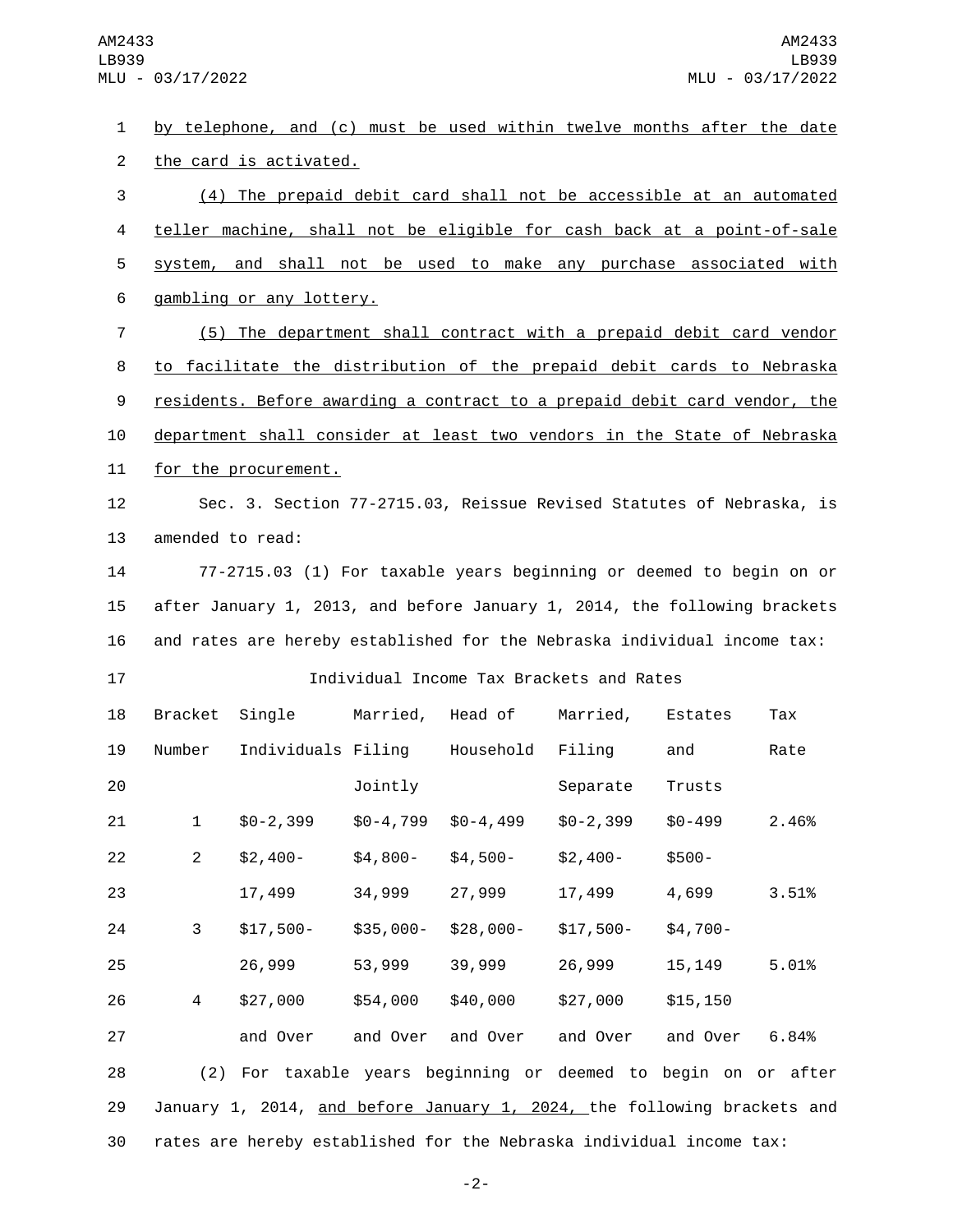| 1              | Individual Income Tax Brackets and Rates |                    |            |               |            |            |       |
|----------------|------------------------------------------|--------------------|------------|---------------|------------|------------|-------|
| 2              | <b>Bracket</b>                           | Single             | Married,   | Head of       | Married,   | Estates    | Tax   |
| 3              | Number                                   | Individuals Filing |            | Household     | Filing     | and        | Rate  |
| 4              |                                          |                    | Jointly    |               | Separate   | Trusts     |       |
| 5              | $\mathbf 1$                              | $$0-2,999$         | $$0-5,999$ | $$0 - 5, 599$ | $$0-2,999$ | $$0 - 499$ | 2.46% |
| 6              | $\overline{2}$                           | $$3,000-$          | $$6,000-$  | $$5,600-$     | $$3,000-$  | $$500-$    |       |
| $\overline{7}$ |                                          | 17,999             | 35,999     | 28,799        | 17,999     | 4,699      | 3.51% |
| 8              | 3                                        | $$18,000-$         | $$36,000-$ | $$28,800-$    | $$18,000-$ | $$4,700-$  |       |
| 9              |                                          | 28,999             | 57,999     | 42,999        | 28,999     | 15,149     | 5.01% |
| 10             | 4                                        | \$29,000           | \$58,000   | \$43,000      | \$29,000   | \$15, 150  |       |
| 11             |                                          | and Over           | and Over   | and Over      | and Over   | and Over   | 6.84% |

 (3)(a) For taxable years beginning or deemed to begin on or after 13 January 1, 2015, and before January 1, 2024, the minimum and maximum dollar amounts for each income tax bracket provided in subsection (2) of this section shall be adjusted for inflation by the percentage determined under subdivision (3)(b) of this section. The rate applicable to any such income tax bracket shall not be changed as part of any adjustment under this subsection. The minimum and maximum dollar amounts for each income tax bracket as adjusted shall be rounded to the nearest ten-dollar amount. If the adjusted amount for any income tax bracket ends in a five, it shall be rounded up to the nearest ten-dollar amount.

 (b)(i) For taxable years beginning or deemed to begin on or after January 1, 2015, and before January 1, 2018, the Tax Commissioner shall adjust the income tax brackets in subsection (2) of this section by the percentage determined pursuant to the provisions of section 1(f) of the Internal Revenue Code of 1986, as it existed prior to December 22, 2017, 27 except that in section  $1(f)(3)(B)$  of the code the year 2013 shall be substituted for the year 1992. For 2015, the Tax Commissioner shall then determine the percent change from the twelve months ending on August 31, 2013, to the twelve months ending on August 31, 2014, and in each

-3-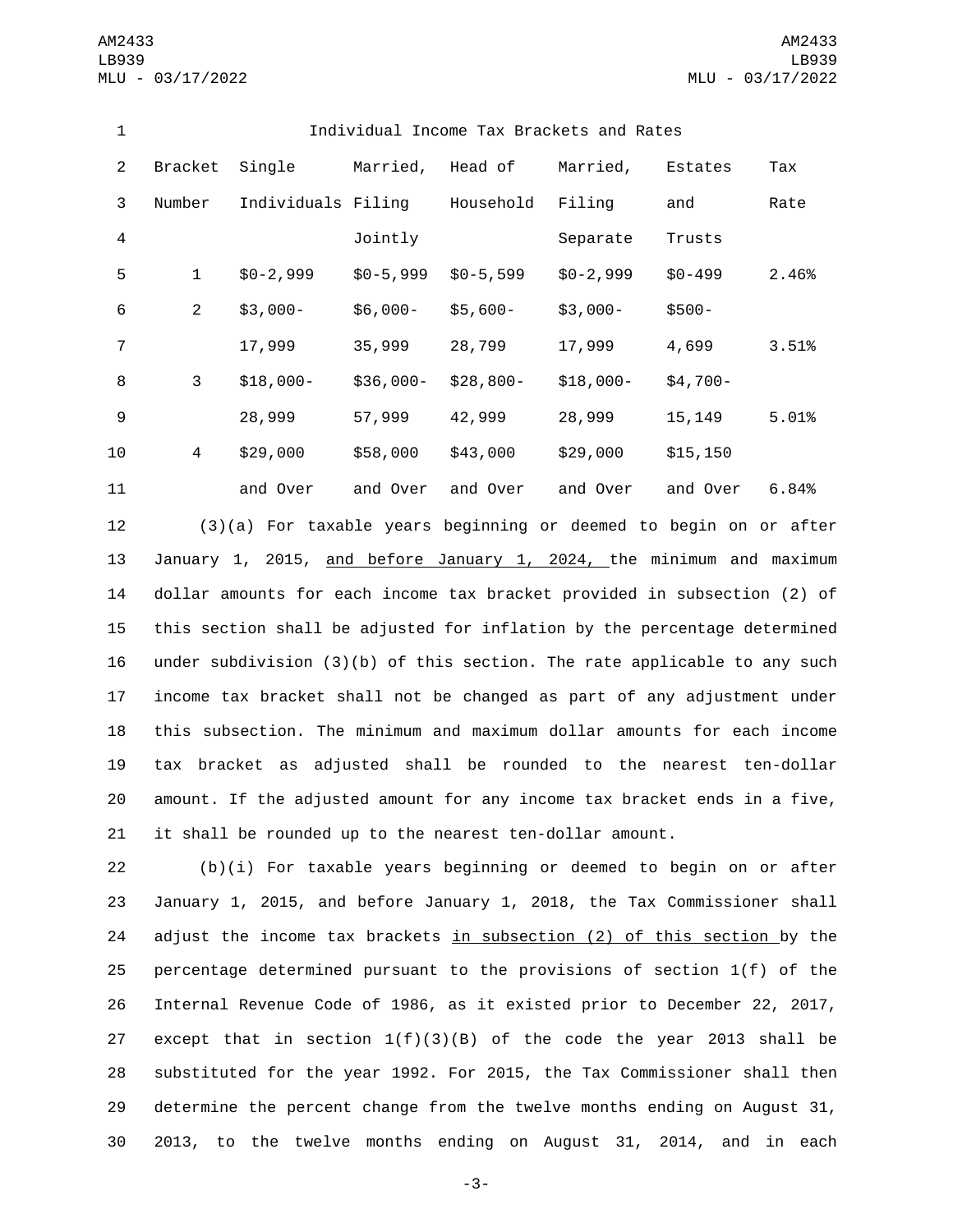subsequent year, from the twelve months ending on August 31, 2013, to the twelve months ending on August 31 of the year preceding the taxable year. The Tax Commissioner shall prescribe new tax rate schedules that apply in lieu of the schedules set forth in subsection (2) of this section.

 (ii) For taxable years beginning or deemed to begin on or after January 1, 2018, and before January 1, 2024, the Tax Commissioner shall adjust the income tax brackets in subsection (2) of this section based on the percentage change in the Consumer Price Index for All Urban Consumers published by the federal Bureau of Labor Statistics from the twelve months ending on August 31, 2016, to the twelve months ending on August 31 of the year preceding the taxable year. The Tax Commissioner shall prescribe new tax rate schedules that apply in lieu of the schedules set 13 forth in subsection (2) of this section.

 (4) For taxable years beginning or deemed to begin on or after January 1, 2024, the following brackets and rates are hereby established 16 for the Nebraska individual income tax:

## Individual Income Tax Brackets and Rates

| 18 | <b>Bracket</b>          | <u>Single</u>                                                            | <u>Married,</u> | Head of       | Married, Estates |                | <u>Tax</u>   |
|----|-------------------------|--------------------------------------------------------------------------|-----------------|---------------|------------------|----------------|--------------|
| 19 | Number                  | Individuals Filing                                                       |                 | Household     | Filing           | and            | Rate         |
| 20 |                         |                                                                          | <b>Jointly</b>  |               | Separate         | Trusts         |              |
| 21 | $\overline{\mathbf{1}}$ | $$0 - 3,439$                                                             | $$0 - 6, 859$   | $$0 - 6, 409$ | $$0 - 3,439$     | $$0 - 499$     | <u>2.46%</u> |
| 22 | $\overline{2}$          | $$3,440-$                                                                | $$6,860-$       | $$6,410-$     | $$3,440-$        | $$500-$        |              |
| 23 |                         | 20,589                                                                   | 41,189          | 32,949        | 20,589           | 4,699          | 3.51%        |
| 24 | $\overline{3}$          | $$20,590-$                                                               | $$41,190-$      | $$32,950-$    | $$20,590-$       | $$4,700-$      |              |
| 25 |                         | 33, 179                                                                  | 66,359          | 49, 199       | 33, 179          | 15, 149        | 4.01%        |
| 26 | $\overline{4}$          | \$33,180                                                                 | \$66,360        | \$49,200      | \$33,180         | \$15,150       |              |
| 27 |                         | and Over                                                                 | and Over        | and Over      | and Over         | and Over 6.84% |              |
| 28 |                         | $(5)(a)$ For taxable years beginning or deemed to begin on or after      |                 |               |                  |                |              |
| 29 |                         | January 1, 2025, the minimum and maximum dollar amounts for each income  |                 |               |                  |                |              |
| 30 |                         | tax bracket provided in subsection (4) of this section shall be adjusted |                 |               |                  |                |              |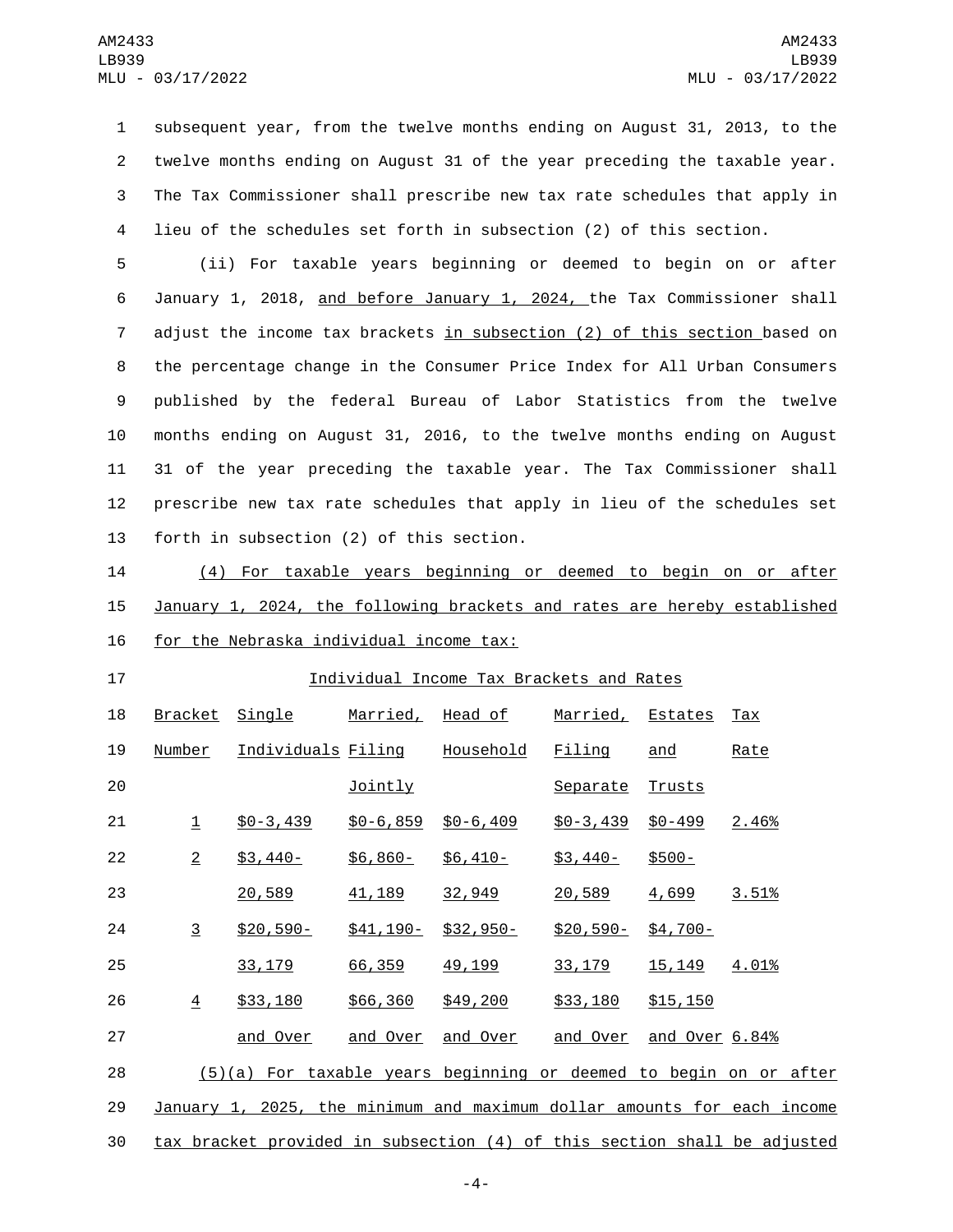1 for inflation by the percentage determined under subdivision (5)(b) of 2 this section. The rate applicable to any such income tax bracket shall 3 not be changed as part of any adjustment under this subsection. The 4 minimum and maximum dollar amounts for each income tax bracket as 5 adjusted shall be rounded to the nearest ten-dollar amount. If the 6 adjusted amount for any income tax bracket ends in a five, it shall be 7 rounded up to the nearest ten-dollar amount.

 (b) The Tax Commissioner shall adjust the income tax brackets in subsection (4) of this section based on the percentage change in the Consumer Price Index for All Urban Consumers published by the federal Bureau of Labor Statistics from the twelve months ending on August 31, 2023, to the twelve months ending on August 31 of the year preceding the taxable year. The Tax Commissioner shall prescribe new tax rate schedules 14 that apply in lieu of the schedules set forth in subsection (4) of this 15 section.

 (6) (4) Whenever the tax brackets or tax rates are changed by the Legislature, the Tax Commissioner shall update the tax rate schedules to reflect the new tax brackets or tax rates and shall publish such updated 19 schedules.

20 (7) (5) The Tax Commissioner shall prepare, from the rate schedules, tax tables which can be used by a majority of the taxpayers to determine their Nebraska tax liability. The design of the tax tables shall be determined by the Tax Commissioner. The size of the tax table brackets may change as the level of income changes. The difference in tax between two tax table brackets shall not exceed fifteen dollars. The Tax Commissioner may build the personal exemption credit and standard 27 deduction amounts into the tax tables.

 $(8)$   $(6)$  For taxable years beginning or deemed to begin on or after January 1, 2013, the tax rate applied to other federal taxes included in the computation of the Nebraska individual income tax shall be 29.6 31 percent.

-5-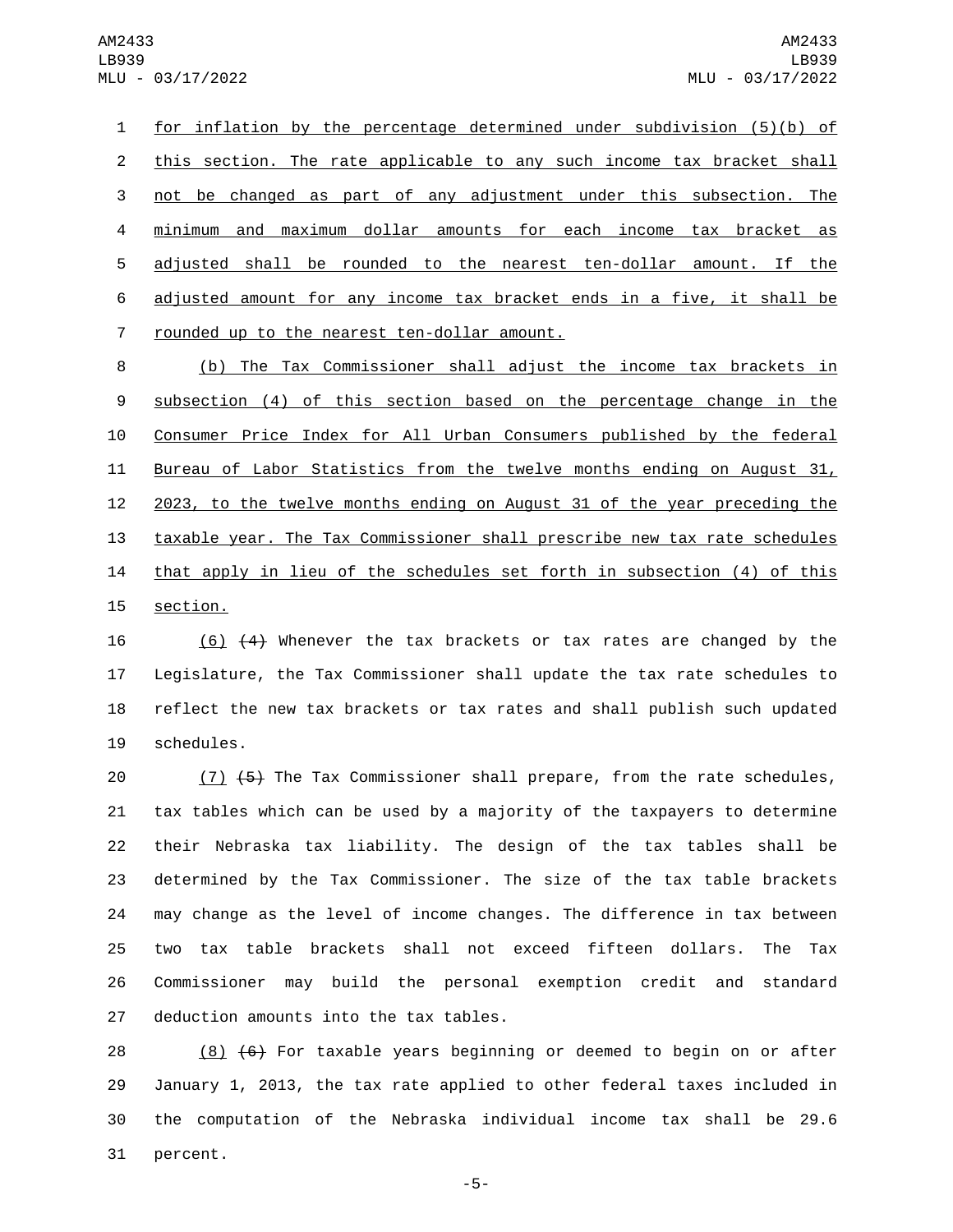(9) (7) The Tax Commissioner may require by rule and regulation that all taxpayers shall use the tax tables if their income is less than the maximum income included in the tax tables.3

 Sec. 4. Section 77-2716, Revised Statutes Supplement, 2021, is 5 amended to read:

 77-2716 (1) The following adjustments to federal adjusted gross income or, for corporations and fiduciaries, federal taxable income shall 8 be made for interest or dividends received:

 (a)(i) There shall be subtracted interest or dividends received by the owner of obligations of the United States and its territories and possessions or of any authority, commission, or instrumentality of the United States to the extent includable in gross income for federal income tax purposes but exempt from state income taxes under the laws of the 14 United States; and

 (ii) There shall be subtracted interest received by the owner of obligations of the State of Nebraska or its political subdivisions or authorities which are Build America Bonds to the extent includable in 18 gross income for federal income tax purposes;

 (b) There shall be subtracted that portion of the total dividends and other income received from a regulated investment company which is attributable to obligations described in subdivision (a) of this subsection as reported to the recipient by the regulated investment 23 company;

 (c) There shall be added interest or dividends received by the owner of obligations of the District of Columbia, other states of the United States, or their political subdivisions, authorities, commissions, or instrumentalities to the extent excluded in the computation of gross income for federal income tax purposes except that such interest or dividends shall not be added if received by a corporation which is a 30 regulated investment company;

(d) There shall be added that portion of the total dividends and

-6-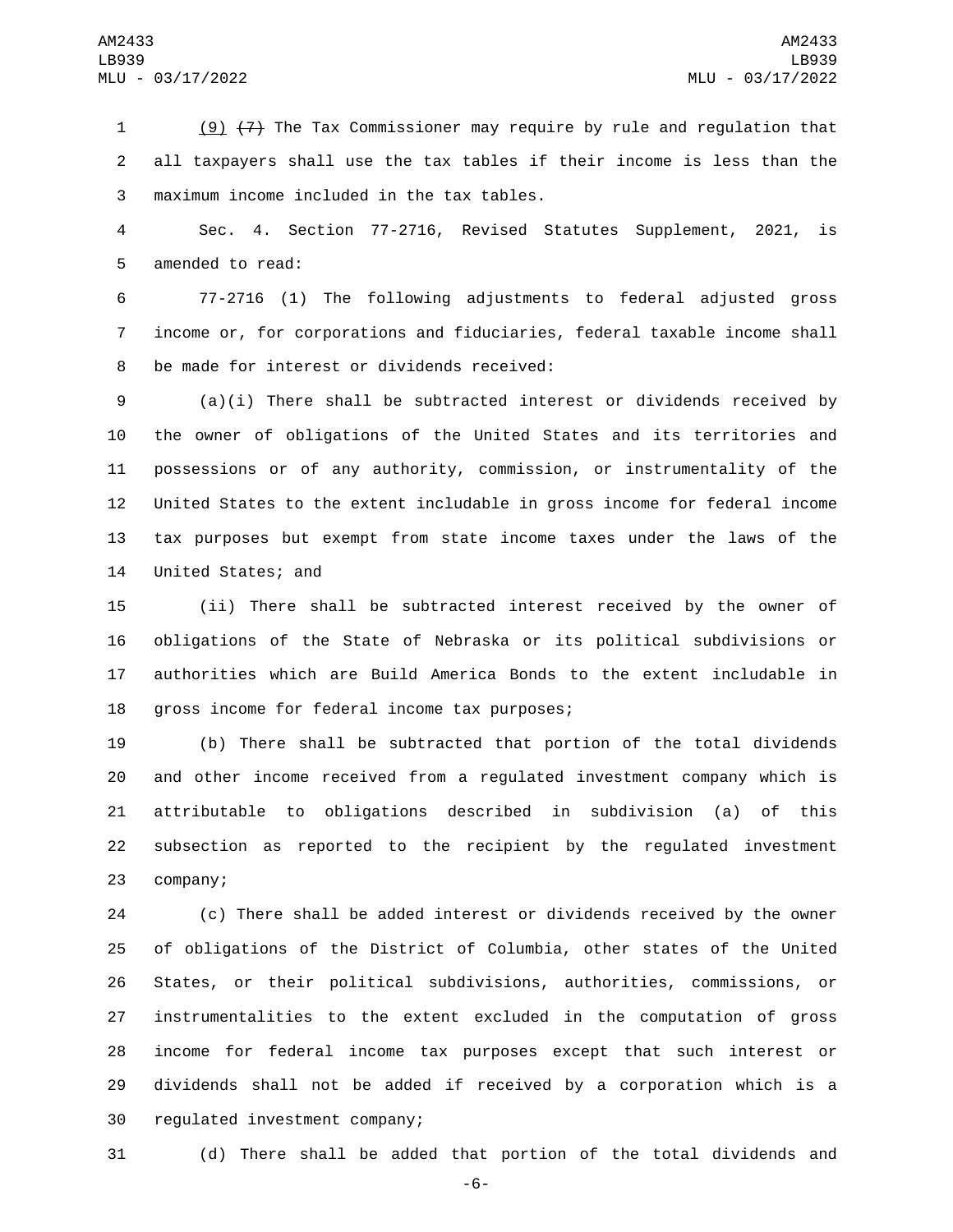other income received from a regulated investment company which is attributable to obligations described in subdivision (c) of this subsection and excluded for federal income tax purposes as reported to the recipient by the regulated investment company; and

 (e)(i) Any amount subtracted under this subsection shall be reduced by any interest on indebtedness incurred to carry the obligations or securities described in this subsection or the investment in the regulated investment company and by any expenses incurred in the production of interest or dividend income described in this subsection to the extent that such expenses, including amortizable bond premiums, are 11 deductible in determining federal taxable income.

 (ii) Any amount added under this subsection shall be reduced by any expenses incurred in the production of such income to the extent disallowed in the computation of federal taxable income.

 (2) There shall be allowed a net operating loss derived from or connected with Nebraska sources computed under rules and regulations adopted and promulgated by the Tax Commissioner consistent, to the extent possible under the Nebraska Revenue Act of 1967, with the laws of the United States. For a resident individual, estate, or trust, the net operating loss computed on the federal income tax return shall be adjusted by the modifications contained in this section. For a nonresident individual, estate, or trust or for a partial-year resident individual, the net operating loss computed on the federal return shall be adjusted by the modifications contained in this section and any carryovers or carrybacks shall be limited to the portion of the loss 26 derived from or connected with Nebraska sources.

 (3) There shall be subtracted from federal adjusted gross income for all taxable years beginning on or after January 1, 1987, the amount of any state income tax refund to the extent such refund was deducted under the Internal Revenue Code, was not allowed in the computation of the tax due under the Nebraska Revenue Act of 1967, and is included in federal

-7-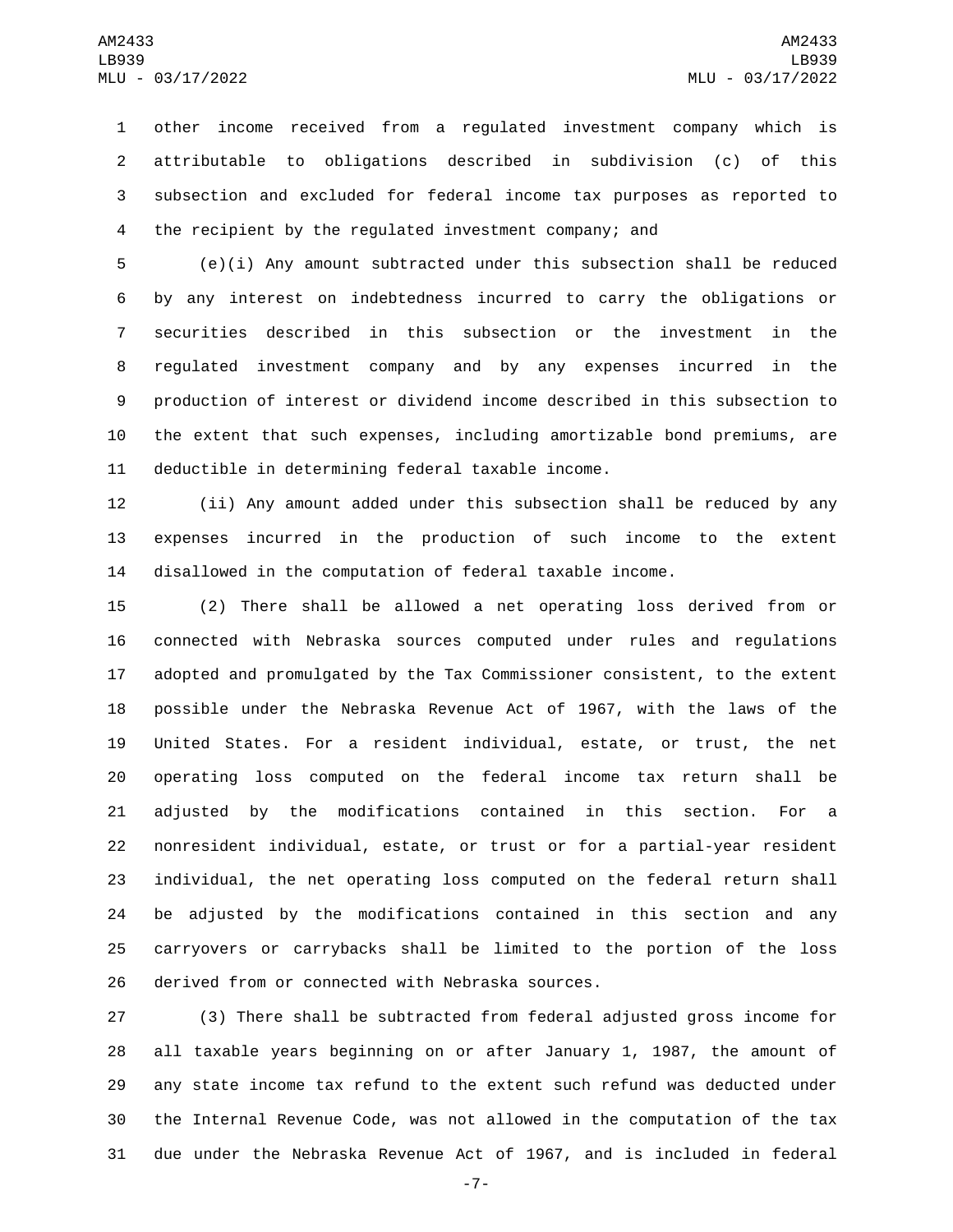1 adjusted gross income.

 (4) Federal adjusted gross income, or, for a fiduciary, federal taxable income shall be modified to exclude the portion of the income or loss received from a small business corporation with an election in effect under subchapter S of the Internal Revenue Code or from a limited liability company organized pursuant to the Nebraska Uniform Limited Liability Company Act that is not derived from or connected with Nebraska 8 sources as determined in section 77-2734.01.

 (5) There shall be subtracted from federal adjusted gross income or, for corporations and fiduciaries, federal taxable income dividends received or deemed to be received from corporations which are not subject 12 to the Internal Revenue Code.

 (6) There shall be subtracted from federal taxable income a portion of the income earned by a corporation subject to the Internal Revenue Code of 1986 that is actually taxed by a foreign country or one of its political subdivisions at a rate in excess of the maximum federal tax rate for corporations. The taxpayer may make the computation for each foreign country or for groups of foreign countries. The portion of the taxes that may be deducted shall be computed in the following manner:

 (a) The amount of federal taxable income from operations within a foreign taxing jurisdiction shall be reduced by the amount of taxes actually paid to the foreign jurisdiction that are not deductible solely because the foreign tax credit was elected on the federal income tax 24 return;

 (b) The amount of after-tax income shall be divided by one minus the maximum tax rate for corporations in the Internal Revenue Code; and

 (c) The result of the calculation in subdivision (b) of this subsection shall be subtracted from the amount of federal taxable income used in subdivision (a) of this subsection. The result of such calculation, if greater than zero, shall be subtracted from federal 31 taxable income.

-8-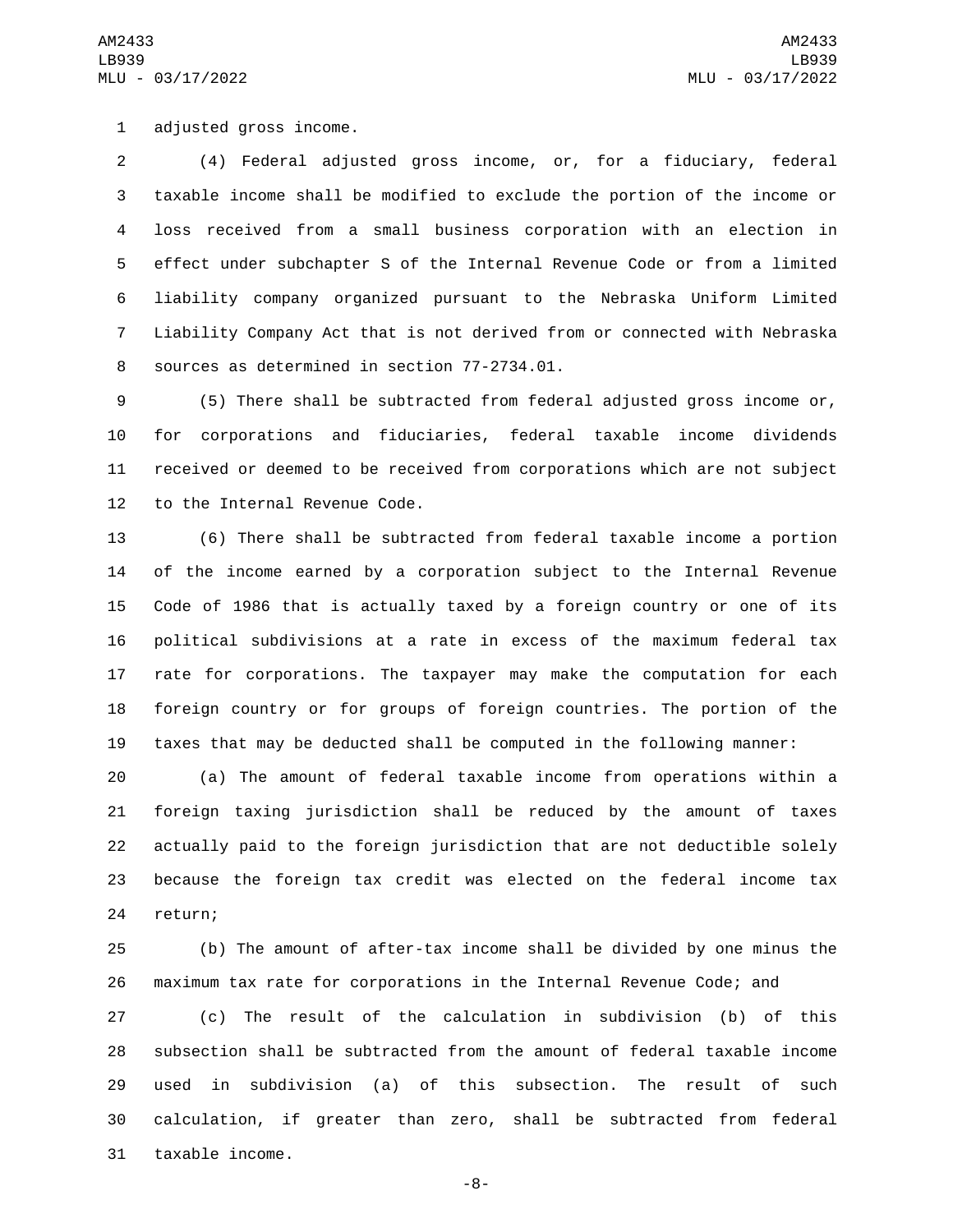(7) Federal adjusted gross income shall be modified to exclude any amount repaid by the taxpayer for which a reduction in federal tax is allowed under section 1341(a)(5) of the Internal Revenue Code.

 (8)(a) Federal adjusted gross income or, for corporations and fiduciaries, federal taxable income shall be reduced, to the extent included, by income from interest, earnings, and state contributions received from the Nebraska educational savings plan trust created in sections 85-1801 to 85-1817 and any account established under the achieving a better life experience program as provided in sections 10 77-1401 to 77-1409.

 (b) Federal adjusted gross income or, for corporations and fiduciaries, federal taxable income shall be reduced by any contributions as a participant in the Nebraska educational savings plan trust or contributions to an account established under the achieving a better life experience program made for the benefit of a beneficiary as provided in sections 77-1401 to 77-1409, to the extent not deducted for federal income tax purposes, but not to exceed five thousand dollars per married filing separate return or ten thousand dollars for any other return. With respect to a qualified rollover within the meaning of section 529 of the Internal Revenue Code from another state's plan, any interest, earnings, and state contributions received from the other state's educational savings plan which is qualified under section 529 of the code shall qualify for the reduction provided in this subdivision. For contributions by a custodian of a custodial account including rollovers from another custodial account, the reduction shall only apply to funds added to the 26 custodial account after January 1, 2014.

 (c) For taxable years beginning or deemed to begin on or after January 1, 2021, under the Internal Revenue Code of 1986, as amended, federal adjusted gross income shall be reduced, to the extent included in the adjusted gross income of an individual, by the amount of any contribution made by the individual's employer into an account under the

-9-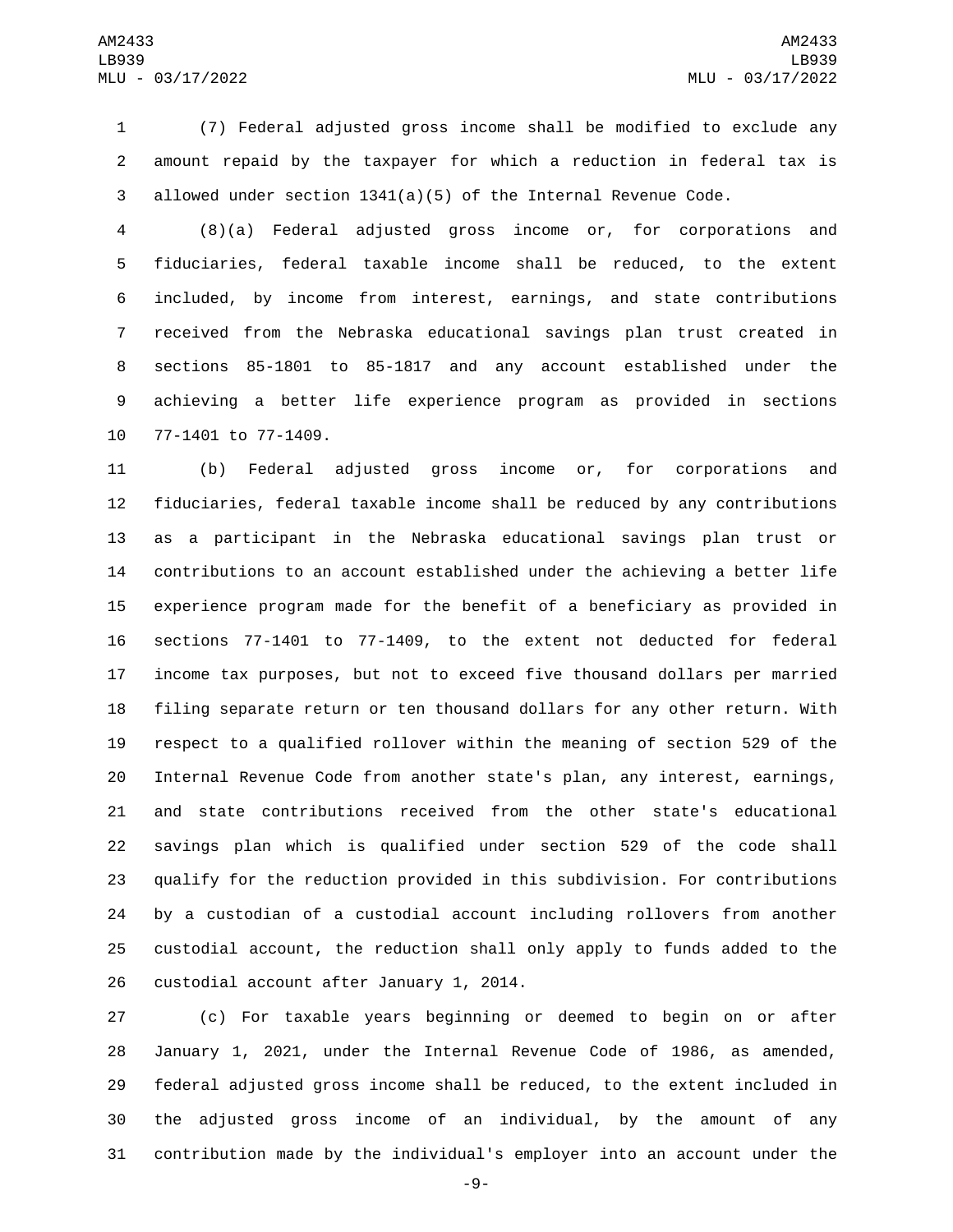Nebraska educational savings plan trust owned by the individual, not to exceed five thousand dollars per married filing separate return or ten 3 thousand dollars for any other return.

 (d) Federal adjusted gross income or, for corporations and fiduciaries, federal taxable income shall be increased by:

 (i) The amount resulting from the cancellation of a participation agreement refunded to the taxpayer as a participant in the Nebraska educational savings plan trust to the extent previously deducted under 9 subdivision (8)(b) of this section; and

 (ii) The amount of any withdrawals by the owner of an account established under the achieving a better life experience program as provided in sections 77-1401 to 77-1409 for nonqualified expenses to the extent previously deducted under subdivision (8)(b) of this section.

 (9)(a) For income tax returns filed after September 10, 2001, for taxable years beginning or deemed to begin before January 1, 2006, under the Internal Revenue Code of 1986, as amended, federal adjusted gross income or, for corporations and fiduciaries, federal taxable income shall be increased by eighty-five percent of any amount of any federal bonus depreciation received under the federal Job Creation and Worker Assistance Act of 2002 or the federal Jobs and Growth Tax Act of 2003, under section 168(k) or section 1400L of the Internal Revenue Code of 1986, as amended, for assets placed in service after September 10, 2001, 23 and before December 31, 2005.

 (b) For a partnership, limited liability company, cooperative, including any cooperative exempt from income taxes under section 521 of the Internal Revenue Code of 1986, as amended, limited cooperative association, subchapter S corporation, or joint venture, the increase shall be distributed to the partners, members, shareholders, patrons, or beneficiaries in the same manner as income is distributed for use against 30 their income tax liabilities.

(c) For a corporation with a unitary business having activity both

-10-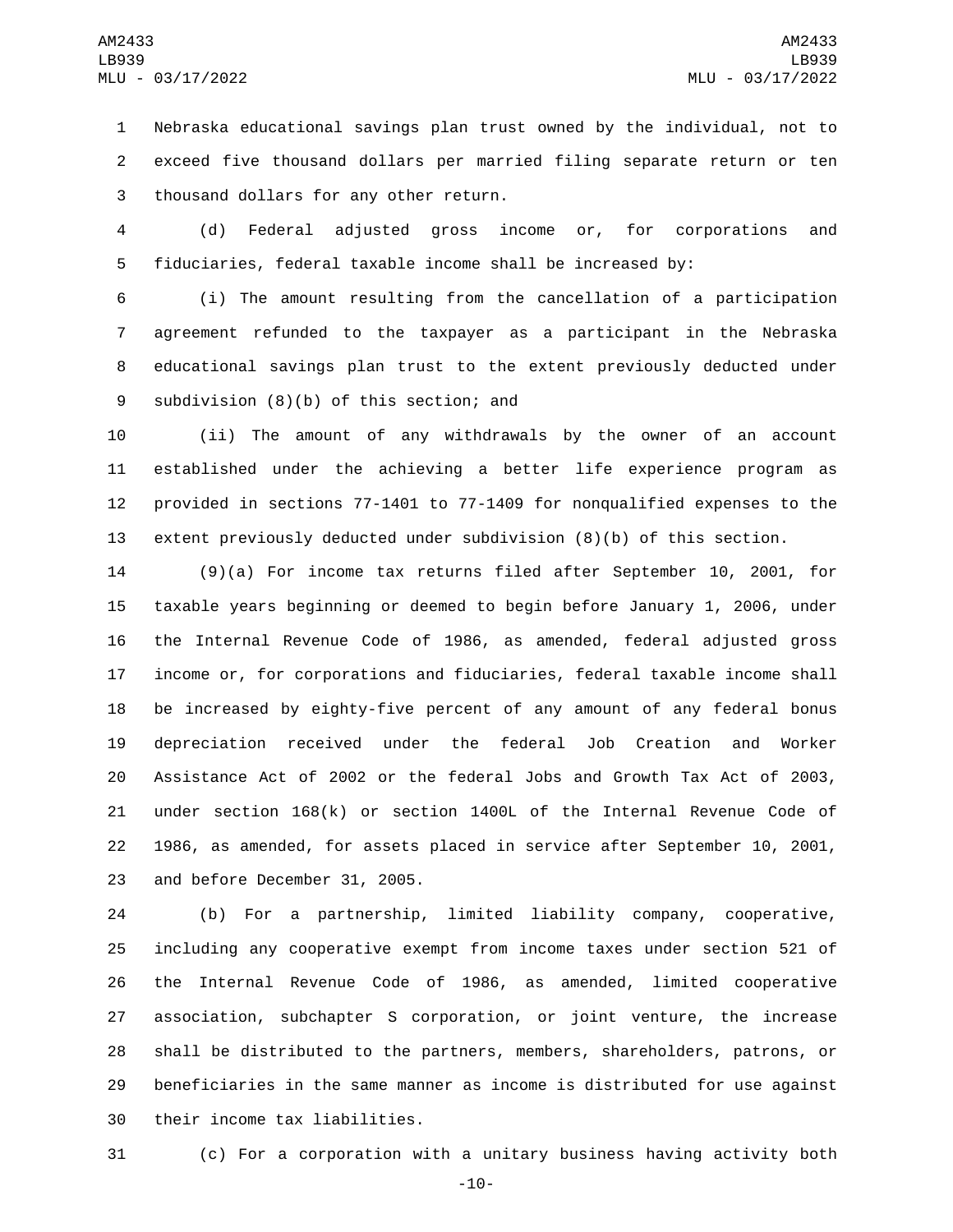inside and outside the state, the increase shall be apportioned to Nebraska in the same manner as income is apportioned to the state by 3 section 77-2734.05.

 (d) The amount of bonus depreciation added to federal adjusted gross income or, for corporations and fiduciaries, federal taxable income by this subsection shall be subtracted in a later taxable year. Twenty percent of the total amount of bonus depreciation added back by this subsection for tax years beginning or deemed to begin before January 1, 2003, under the Internal Revenue Code of 1986, as amended, may be subtracted in the first taxable year beginning or deemed to begin on or after January 1, 2005, under the Internal Revenue Code of 1986, as amended, and twenty percent in each of the next four following taxable years. Twenty percent of the total amount of bonus depreciation added back by this subsection for tax years beginning or deemed to begin on or after January 1, 2003, may be subtracted in the first taxable year beginning or deemed to begin on or after January 1, 2006, under the Internal Revenue Code of 1986, as amended, and twenty percent in each of 18 the next four following taxable years.

 (10) For taxable years beginning or deemed to begin on or after January 1, 2003, and before January 1, 2006, under the Internal Revenue Code of 1986, as amended, federal adjusted gross income or, for corporations and fiduciaries, federal taxable income shall be increased by the amount of any capital investment that is expensed under section 179 of the Internal Revenue Code of 1986, as amended, that is in excess of twenty-five thousand dollars that is allowed under the federal Jobs and Growth Tax Act of 2003. Twenty percent of the total amount of expensing added back by this subsection for tax years beginning or deemed to begin on or after January 1, 2003, may be subtracted in the first taxable year beginning or deemed to begin on or after January 1, 2006, under the Internal Revenue Code of 1986, as amended, and twenty percent 31 in each of the next four following tax years.

-11-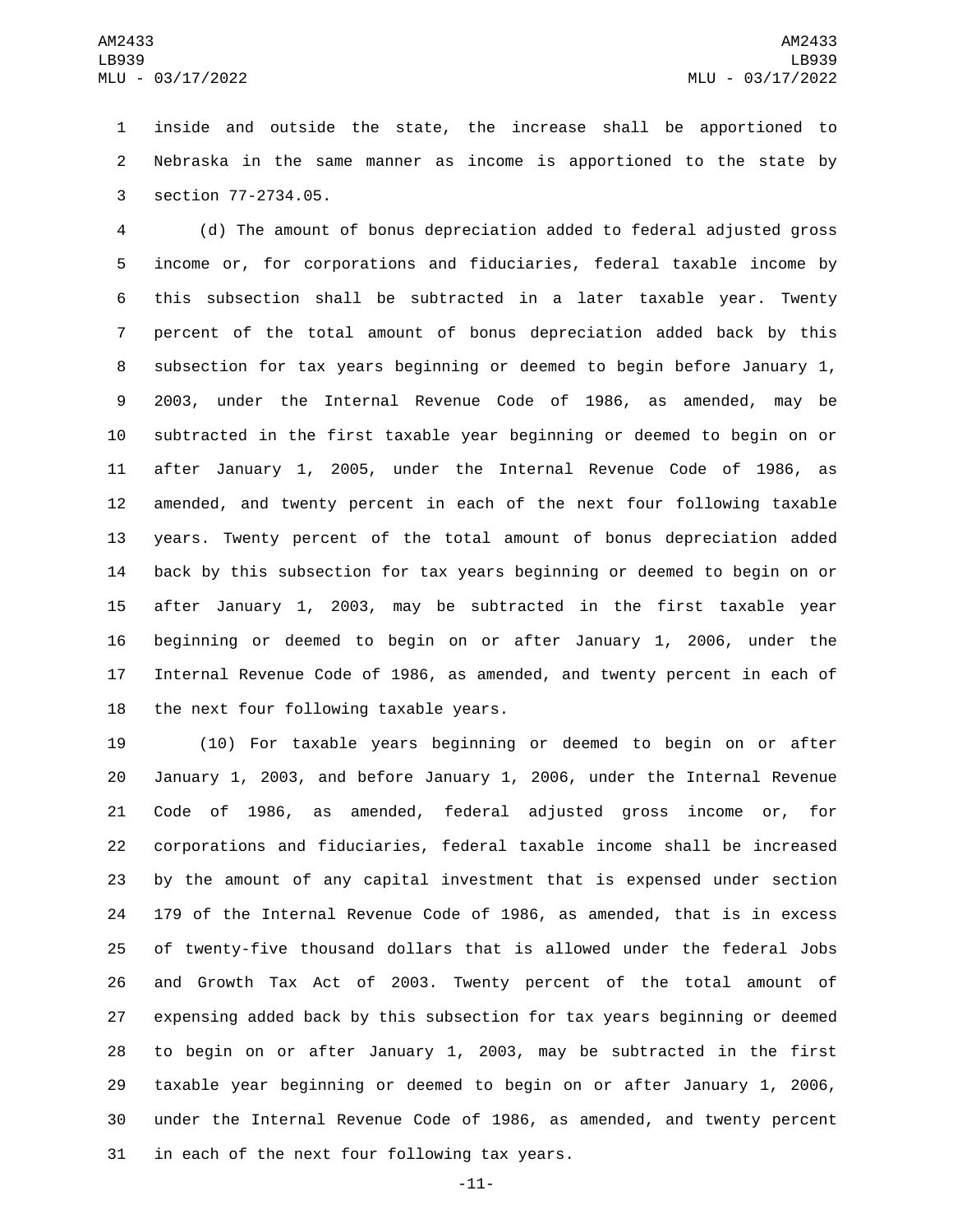(11)(a) For taxable years beginning or deemed to begin before January 1, 2018, under the Internal Revenue Code of 1986, as amended, federal adjusted gross income shall be reduced by contributions, up to two thousand dollars per married filing jointly return or one thousand dollars for any other return, and any investment earnings made as a participant in the Nebraska long-term care savings plan under the Long- Term Care Savings Plan Act, to the extent not deducted for federal income 8 tax purposes.

 (b) For taxable years beginning or deemed to begin before January 1, 2018, under the Internal Revenue Code of 1986, as amended, federal adjusted gross income shall be increased by the withdrawals made as a participant in the Nebraska long-term care savings plan under the act by a person who is not a qualified individual or for any reason other than transfer of funds to a spouse, long-term care expenses, long-term care insurance premiums, or death of the participant, including withdrawals made by reason of cancellation of the participation agreement, to the extent previously deducted as a contribution or as investment earnings.

 (12) There shall be added to federal adjusted gross income for individuals, estates, and trusts any amount taken as a credit for franchise tax paid by a financial institution under sections 77-3801 to 77-3807 as allowed by subsection (5) of section 77-2715.07.

 (13)(a) For taxable years beginning or deemed to begin on or after January 1, 2015, under the Internal Revenue Code of 1986, as amended, federal adjusted gross income shall be reduced by the amount received as benefits under the federal Social Security Act which are included in the 26 federal adjusted gross income if:

 (i) For taxpayers filing a married filing joint return, federal adjusted gross income is fifty-eight thousand dollars or less; or

 (ii) For taxpayers filing any other return, federal adjusted gross 30 income is forty-three thousand dollars or less.

(b) For taxable years beginning or deemed to begin on or after

-12-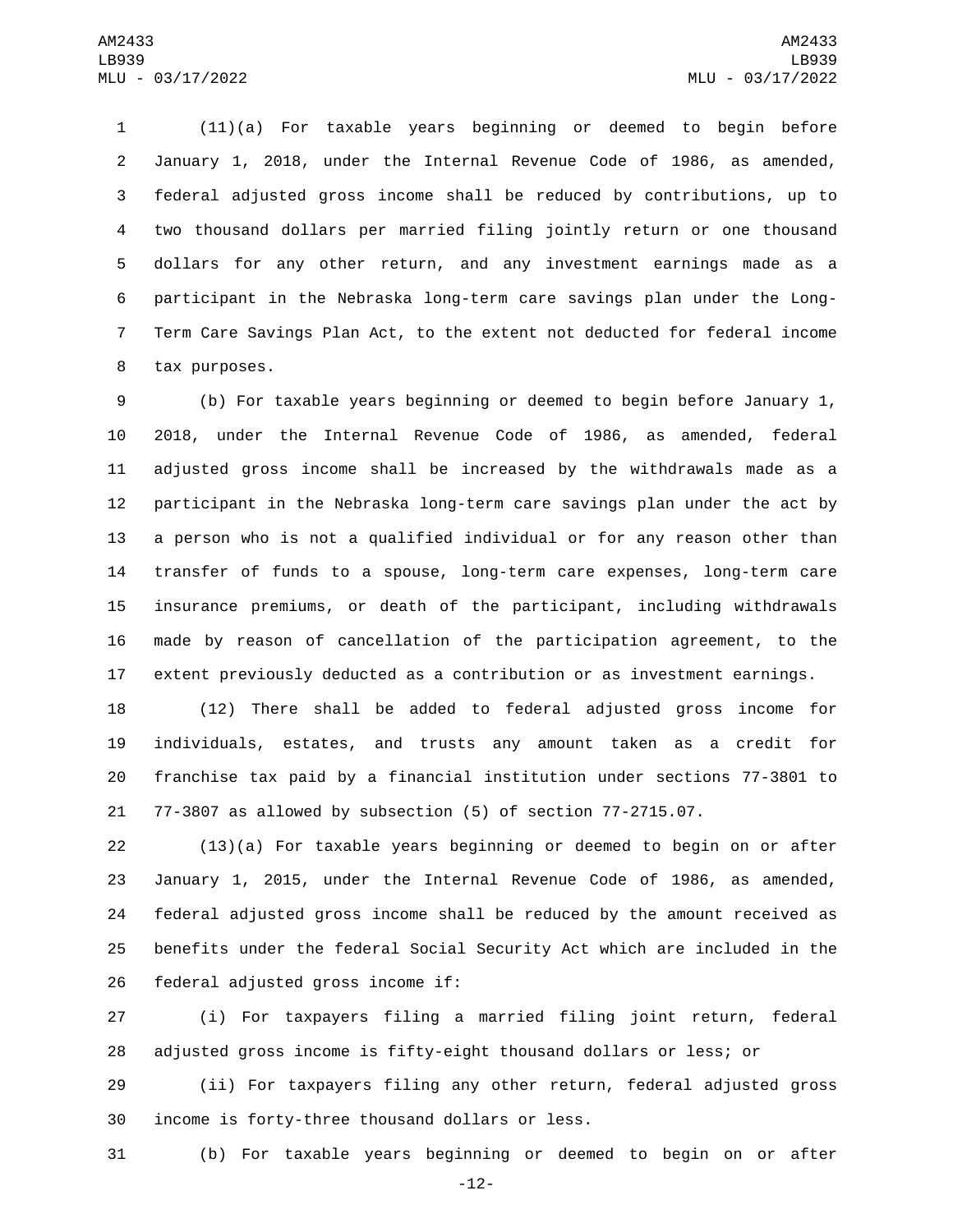January 1, 2020, under the Internal Revenue Code of 1986, as amended, the Tax Commissioner shall adjust the dollar amounts provided in subdivisions  $(13)(a)(i)$  and (ii) of this section by the same percentage used to adjust individual income tax brackets under subsection (3) of section 77-2715.03.5

 (c) For taxable years beginning or deemed to begin on or after January 1, 2021, under the Internal Revenue Code of 1986, as amended, a taxpayer may claim the reduction to federal adjusted gross income allowed under this subsection or the reduction to federal adjusted gross income allowed under subsection (14) of this section, whichever provides the 11 greater reduction.

 (14)(a) For taxable years beginning or deemed to begin on or after January 1, 2021, under the Internal Revenue Code of 1986, as amended, federal adjusted gross income shall be reduced by a percentage of the social security benefits that are received and included in federal adjusted gross income. The pertinent percentage shall be:

 (i) Five percent for taxable years beginning or deemed to begin on or after January 1, 2021, and before January 1, 2022, under the Internal 19 Revenue Code of 1986, as amended;

 (ii) Twenty percent for taxable years beginning or deemed to begin on or after January 1, 2022, and before January 1, 2023, under the 22 Internal Revenue Code of 1986, as amended;

 (iii) Thirty percent for taxable years beginning or deemed to begin on or after January 1, 2023, and before January 1, 2024, under the 25 Internal Revenue Code of 1986, as amended;

 (iv) Forty percent for taxable years beginning or deemed to begin on or after January 1, 2024, and before January 1, 2025, under the Internal 28 Revenue Code of 1986, as amended; and

 (v) Fifty percent for taxable years beginning or deemed to begin on or after January 1, 2025, under the Internal Revenue Code of 1986, as 31 amended.

-13-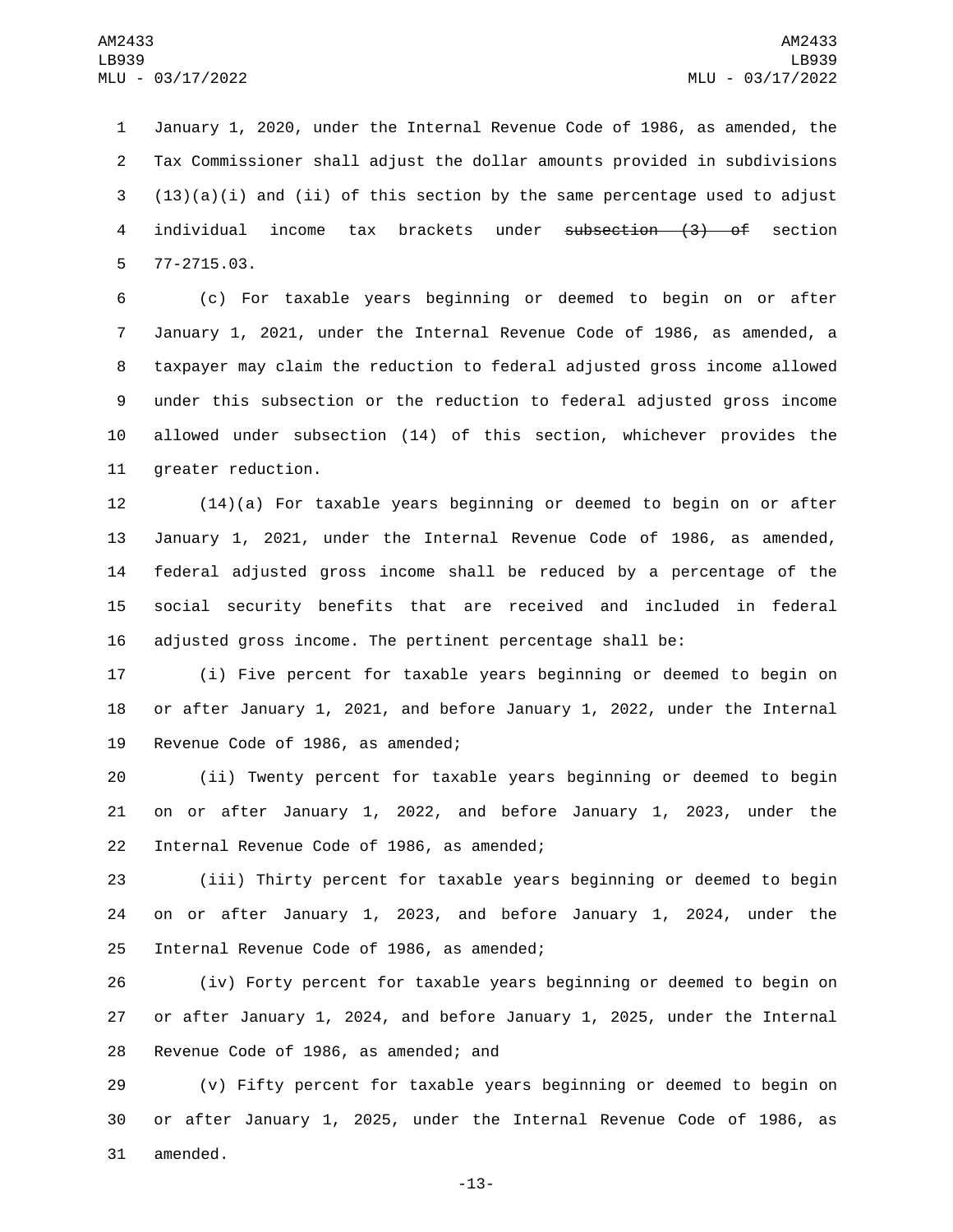(b) It is the intent of the Legislature to enact legislation within five years after August 28, 2021, to increase the percentage of social security benefits that are excluded under this subsection to (i) sixty percent for taxable years beginning or deemed to begin on or after January 1, 2026, and before January 1, 2027, under the Internal Revenue Code of 1986, as amended, (ii) seventy percent for taxable years beginning or deemed to begin on or after January 1, 2027, and before January 1, 2028, under the Internal Revenue Code of 1986, as amended, (iii) eighty percent for taxable years beginning or deemed to begin on or after January 1, 2028, and before January 1, 2029, under the Internal Revenue Code of 1986, as amended, (iv) ninety percent for taxable years beginning or deemed to begin on or after January 1, 2029, and before January 1, 2030, under the Internal Revenue Code of 1986, as amended, and (v) one hundred percent for taxable years beginning or deemed to begin on or after January 1, 2030, under the Internal Revenue Code of 1986, as 16 amended.

 (c) For purposes of this subsection, social security benefits means benefits received under the federal Social Security Act.

 (d) For taxable years beginning or deemed to begin on or after January 1, 2021, under the Internal Revenue Code of 1986, as amended, a taxpayer may claim the reduction to federal adjusted gross income allowed under this subsection or the reduction to federal adjusted gross income allowed under subsection (13) of this section, whichever provides the 24 greater reduction.

 (15)(a) For taxable years beginning or deemed to begin on or after January 1, 2015, and before January 1, 2022, under the Internal Revenue Code of 1986, as amended, an individual may make a one-time election within two calendar years after the date of his or her retirement from the military to exclude income received as a military retirement benefit by the individual to the extent included in federal adjusted gross income and as provided in this subdivision. The individual may elect to exclude

-14-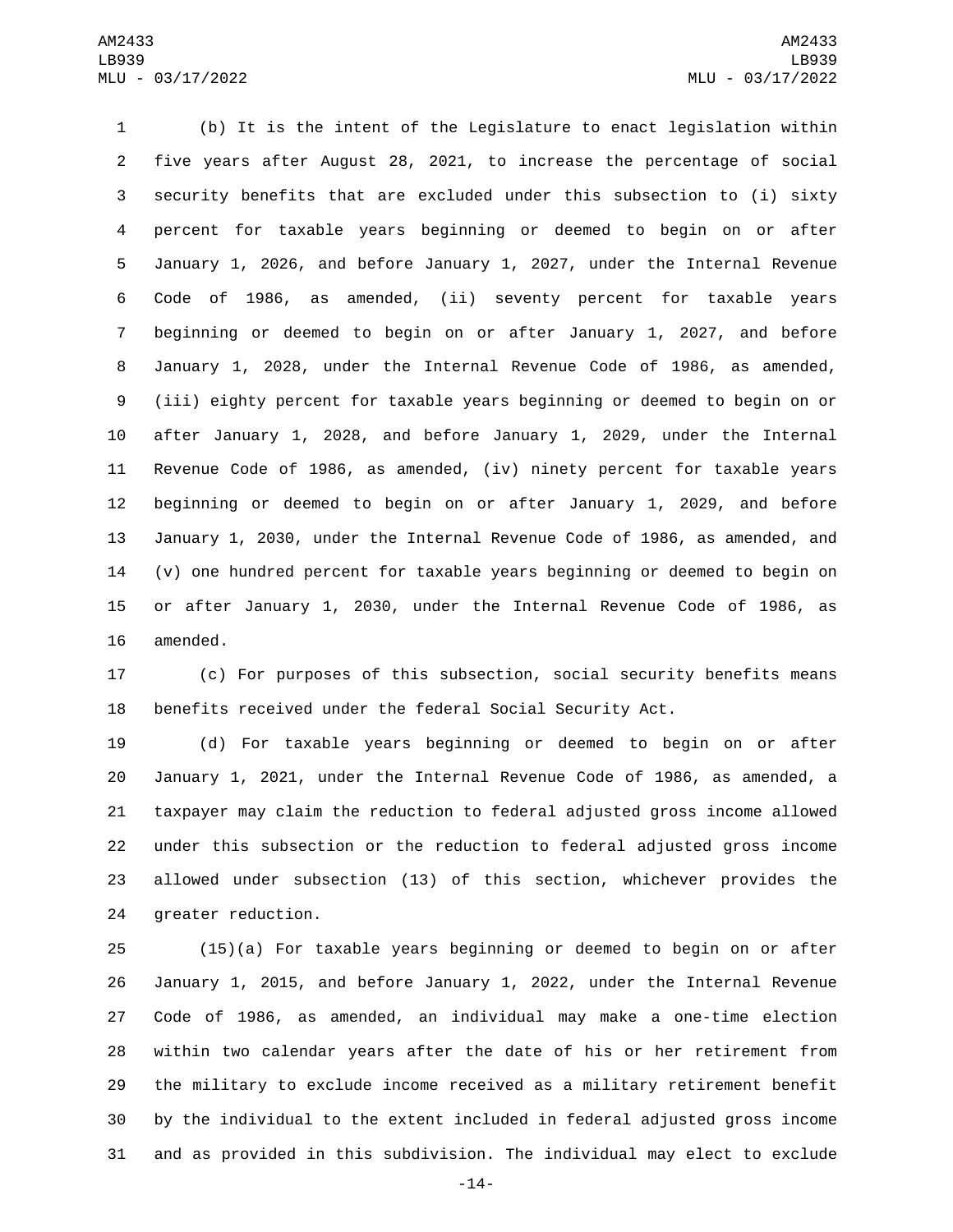forty percent of his or her military retirement benefit income for seven consecutive taxable years beginning with the year in which the election is made or may elect to exclude fifteen percent of his or her military retirement benefit income for all taxable years beginning with the year 5 in which he or she turns sixty-seven years of age.

 (b) For taxable years beginning or deemed to begin on or after January 1, 2022, under the Internal Revenue Code of 1986, as amended, an individual may exclude one hundred percent of the military retirement benefit income received by such individual to the extent included in 10 federal adjusted gross income.

 (c) For purposes of this subsection, military retirement benefit means retirement benefits that are periodic payments attributable to service in the uniformed services of the United States for personal services performed by an individual prior to his or her retirement. The term includes retirement benefits described in this subdivision that are 16 reported to the individual on either:

 (i) An Internal Revenue Service Form 1099-R received from the United 18 States Department of Defense; or

 (ii) An Internal Revenue Service Form 1099-R received from the 20 United States Office of Personnel Management.

 (16) For taxable years beginning or deemed to begin on or after January 1, 2021, under the Internal Revenue Code of 1986, as amended, federal adjusted gross income shall be reduced by the amount received as a Segal AmeriCorps Education Award, to the extent such amount is included 25 in federal adjusted gross income.

 (17) For taxable years beginning or deemed to begin on or after January 1, 2022, under the Internal Revenue Code of 1986, as amended, federal adjusted gross income shall be reduced by the amount received by or on behalf of a firefighter for cancer benefits under the Firefighter Cancer Benefits Act to the extent included in federal adjusted gross 31 income.

-15-